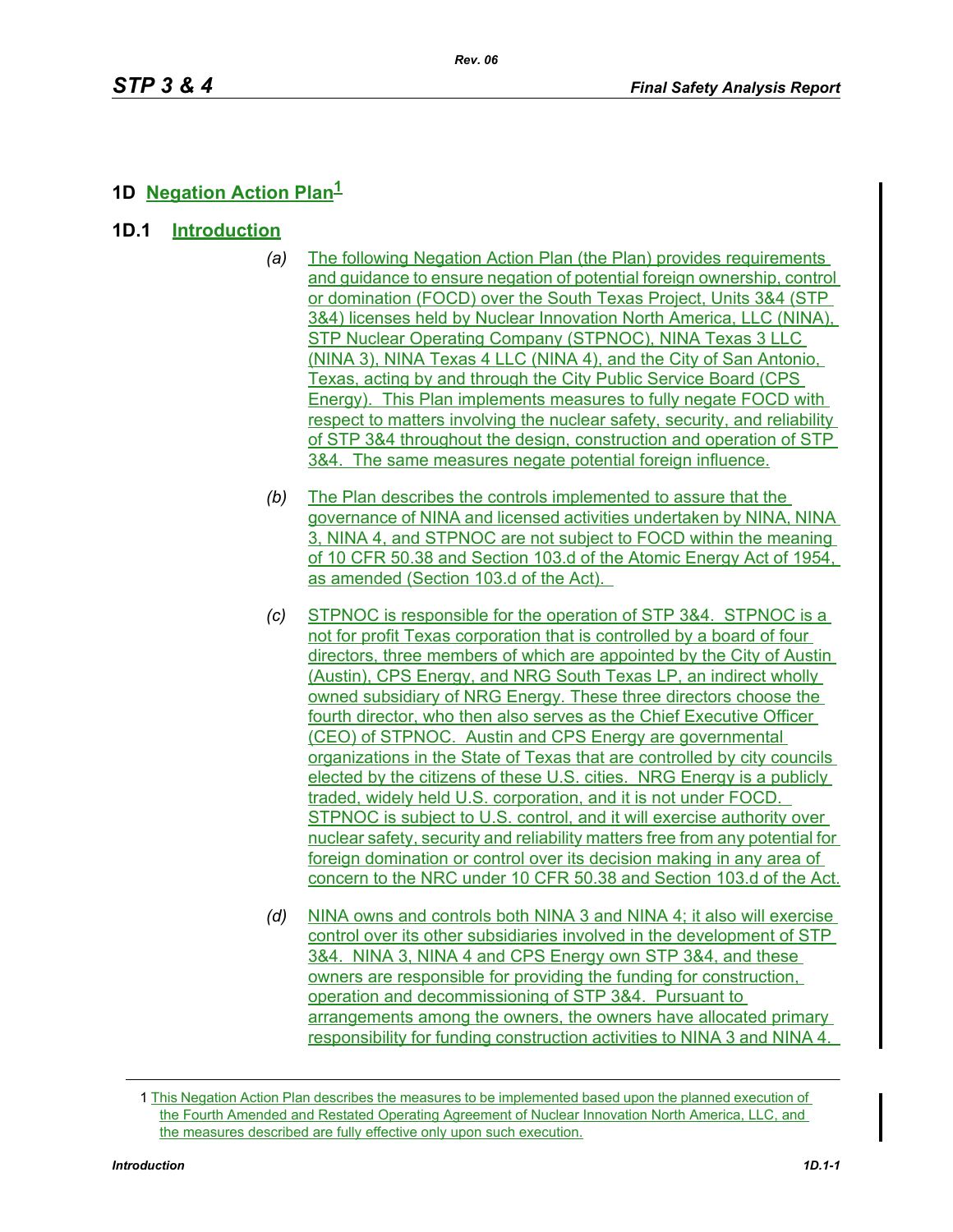NINA is the lead applicant and lead licensee responsible for design and construction of each unit until the date on which the Commission makes a finding that acceptance criteria are met under 10 CFR 52.103(g) or allowing operation during an interim period under the combined license under 10 CFR 52.103(c), at which point STPNOC will be the lead licensee responsible for operations.

- *(e)* This Plan has been developed using the guidance provided by the NRC's "Final Standard Review Plan on Foreign Ownership, Control, or Domination," 64 FR 52355 (September 28, 1999) (FOCD SRP). Defense in depth is provided through a number of measures in order to ensure that there is U.S. control over matters relating to nuclear safety, security and reliability, including most significantly the NINA security programs and NINA safety programs, including Quality Assurance. These measures effectively negate the risk that NINA's foreign owned parent company or companies or foreign lenders might exercise control, domination, or influence over matters that are required to be under U.S. control pursuant to the terms of 10 CFR 50.38 and Section 103.d of the Act.
- *(f)* The negation measures are implemented primarily through the terms of the Fourth Amended and Restated Operating Agreement of Nuclear Innovation North America, LLC (the NINA LLC Agreement). Additional requirements and further details regarding implementation of the negation measures are included in this Plan.
- *(g)* The terms of the NINA LLC Agreement provide that a Security Subcommittee of the NINA Board will be established not later than the first pouring of any safety related concrete for STP 3&4. The Security Subcommittee has the exclusive right to exercise the Board's authority over the matters that are required to be under U.S. control. The Security Subcommittee is made up of U.S. citizens, the majority of whom must be independent directors, who are not employed by NINA, its subsidiaries, its owners, or any of their affiliates. Until the Security Subcommittee is established, the Chief Executive Officer (CEO) of NINA will perform the functions of the Security Subcommittee, except the right to approve a new CEO.
- *(h)* The governance measures implemented for NINA flow through to the actions of NINA 3 and NINA 4, pursuant to requirements imposed through the governance arrangements for these entities and their parent companies. These entities have adopted provisions to assure that the NINA Security Subcommittee exercises ultimate control and direction over matters required to be under U.S. control.
- *(i)* In addition, NINA will also establish a Nuclear Advisory Committee (NAC), prior to pouring any safety related concrete for STP 3&4. The NAC is made up of a group of independent U.S. citizens who are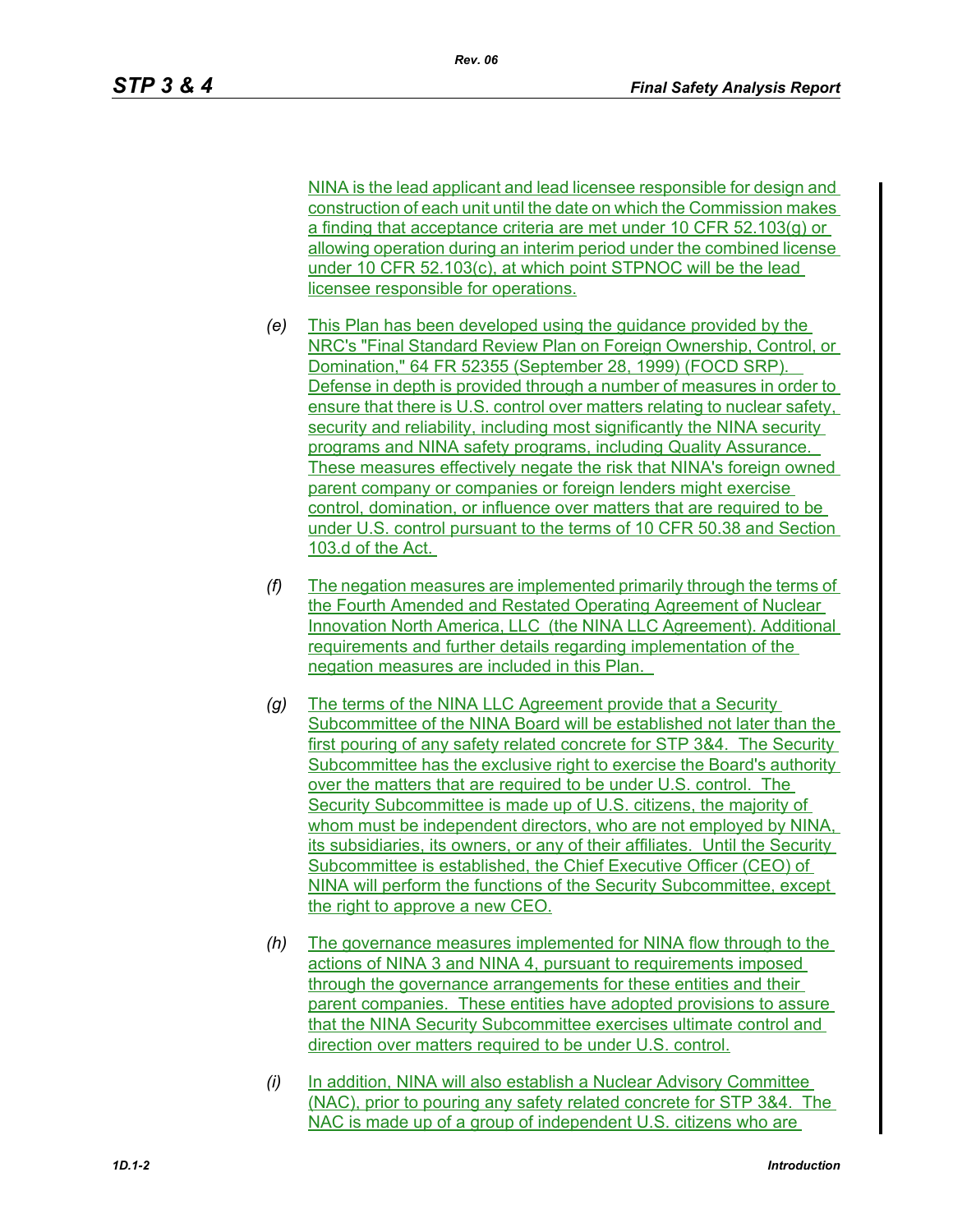experienced in national security and nuclear safety matters, provide an oversight function to advise NINA regarding its ongoing compliance with the FOCD restrictions imposed by U.S. law and NRC regulation. If necessary, the NAC can alert the U.S. Government regarding issues involving potential non-compliance with the applicable requirements.

- *(j)* NINA's security programs, including its Safeguards Information Program, assure that only authorized persons are provided access to security related information in accordance with applicable program requirements, and this Plan provides measures to assure that interpretation and implementation of those program requirements are administered under U.S. control. NINA does not possess or control access to restricted data or classified national security information. NINA is not aware of any personnel assigned to NINA (contract personnel, including employees loaned from STPNOC) that are currently maintaining security clearances that would authorize access to restricted data or classified national security information. To the extent that any NINA contract personnel may obtain security clearances in the future or that NINA may hire contract employees that maintain security clearances, such personnel would do so subject to the requirements of security programs controlled by their employer companies and not controlled by NINA. NINA will not interfere with the administration of such programs by other companies, and NINA will require that its personnel comply with all applicable requirements relating to such information.
- *(k)* Upon acceptance of this Plan, changes to this Plan may only be made upon the recommendation of NINA's CEO or upon the recommendation of STPNOC's CEO, and approval of the NINA Security Subcommittee. However, any proposed change that would result in a decrease in the effectiveness of this Plan will not be implemented without the prior approval of the NRC. This Plan also will be subject to the reporting requirements applicable to the FSAR.
- *(l)* Certain FOCD negation measures described in this Plan have been implemented in the NINA LLC Agreement, because it provides for the governance of NINA. NINA will provide NRC with 30 days prior written notice before implementing any material changes to the FOCD negation measures in the NINA LLC Agreement.

## **1D.2 Governance of Nuclear Innovation North America, LLC**

*(a)* NINA is a Delaware limited liability company. NINA is currently owned approximately 89.5% by NRG Energy and 10.5% by Toshiba America Nuclear Energy Corporation (Toshiba America Nuclear), a Delaware corporation. Toshiba America Nuclear is a wholly owned subsidiary of Toshiba America, Inc., a Delaware corporation, which is a wholly owned subsidiary of Toshiba Corporation, a Japanese corporation (together, with its U.S. subsidiaries, referred to as the Toshiba Companies).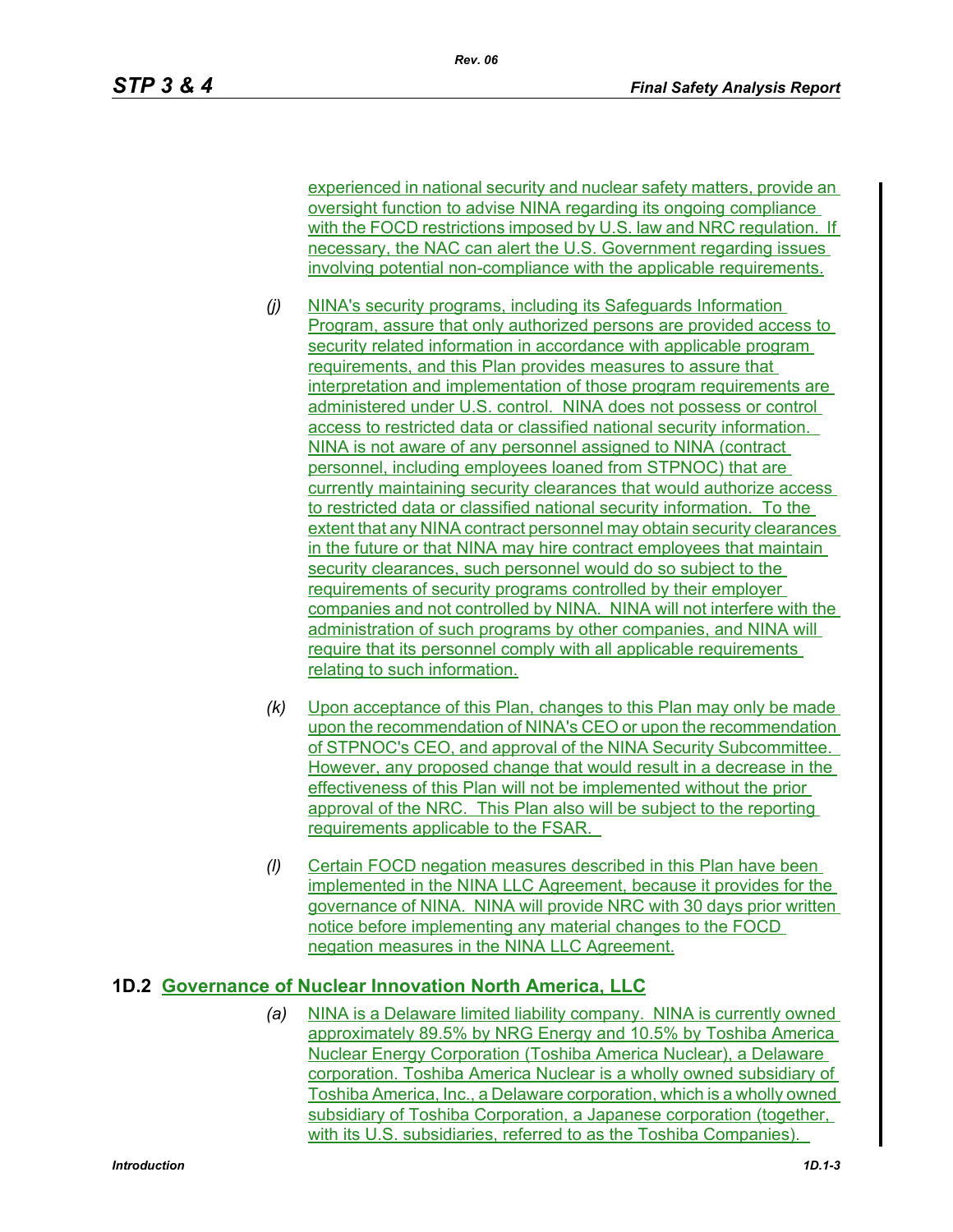Stone & Webster Inc. (S&W), a Louisiana corporation, has the right to acquire an ownership interest in NINA from NRG Energy, which would reduce NRG Energy's interest in NINA. S&W is a wholly owned subsidiary of The Shaw Group Inc., a Louisiana corporation, which is publicly traded on the New York Stock Exchange.

- *(b)* The ownership percentages of the owners can change over time based upon S&W exercising their options to acquire ownership interests or based upon equity contributions by the members being made to fund NINA activities in amounts that are disproportionate to the ownership interests of the members. If this occurs, the interests of one or more members may be reduced through dilution, whereas the interests of one or more other members may be increased through accretion. In addition, one or more of the owners may extend credit or otherwise make loans to NINA. However, such arrangements would not affect ownership percentages or voting rights under the terms of the NINA LLC Agreement.
- *(c)* To allow for flexibility regarding NINA's ownership structure, this plan assumes that the NINA ownership structure could include having a foreign owner or combination of foreign owners with ownership shares that are substantially greater than 50%, but NINA will assure that U.S. owners at all times hold at least 10% of the equity of NINA. NINA will provide prior notice to the NRC regarding any material changes in NINA's ownership or the ownership of NINA 3 or NINA 4. In any event, the negation measures of this Plan will nevertheless assure U.S. control over matters that are required to be under U.S. control. This will negate the risk of the STP 3&4 licenses being subject to potential FOCD within the meaning of 10 CFR 50.38 and Section 103.d of the Act.

# **1D.2.1 NINA Board of Directors**

- *(a)* The business and affairs of NINA are and will be managed under the direction of a Board of Directors (Board), consisting of member appointed directors (Member Directors) including a director to act as Chairman, and two independent directors, who are selected and appointed by the Member Directors. The Chairman is selected by the Member Directors from among their number. The Chairman presides over the meetings of the Board, and otherwise fulfills the functions of the Chairman. The Chairman, and anyone acting for the Chairman, must be a U.S. citizen.
- *(b)* The NINA LLC Agreement provides that two independent directors, who must be U.S. citizens, are selected and appointed by the Member Directors. The independent directors are appointed for a one year term, ending January 31 of each calendar year. However, independent directors may be reappointed year after year. These directors are independent because they may not be officers or employees of NINA, any of its subsidiaries, any of its owners, or any of their affiliated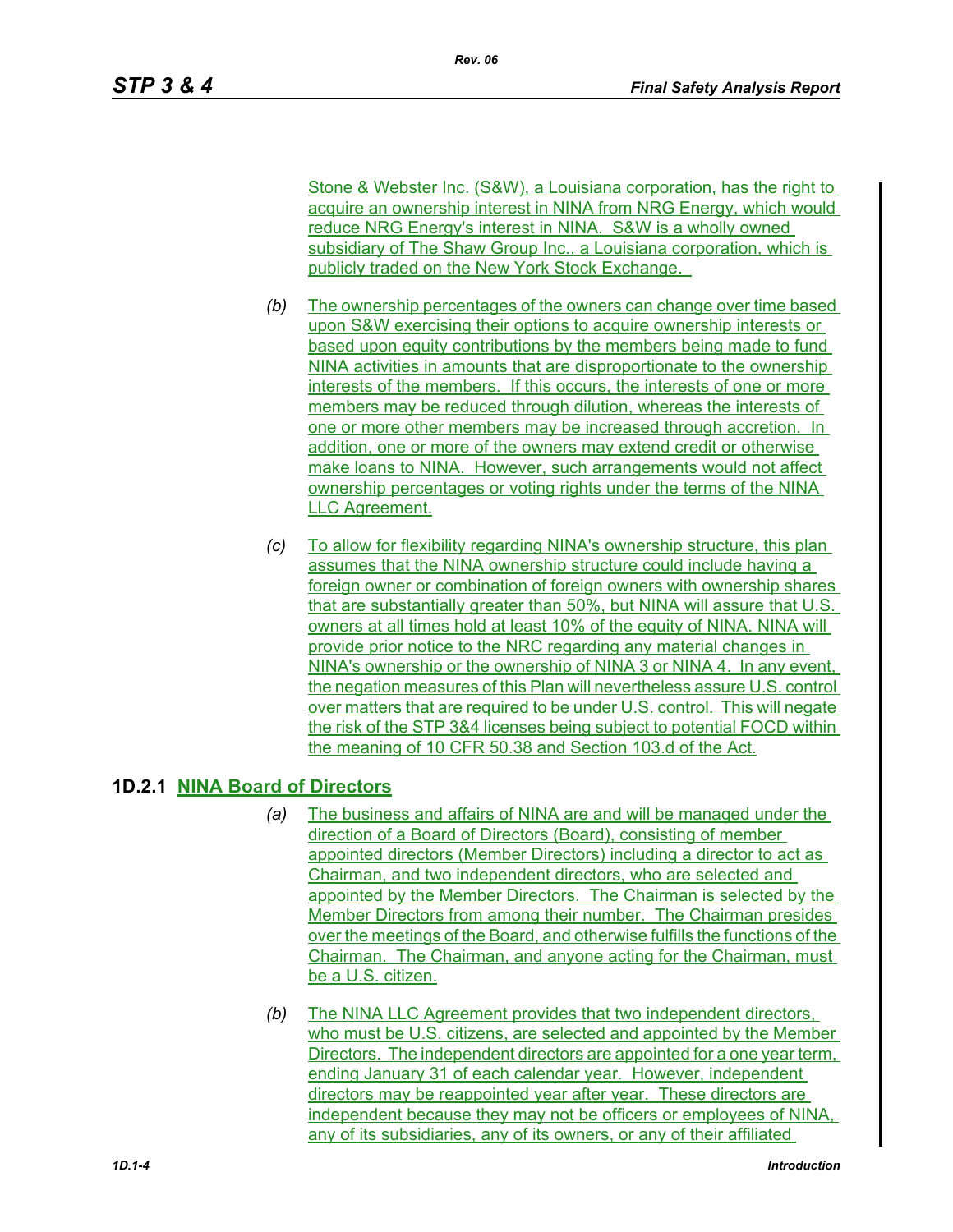companies. The independent directors and their immediate family members may not have a material relationship with NINA, its subsidiaries, or its parent companies, or their affiliates, such as by being an executive officer or employee, by receiving pension benefits or other compensation for prior service, or by being an executive officer of another company that receives significant revenue from NINA or its affiliates. In accordance with generally accepted practices, the independent directors may receive compensation from NINA for their services as directors.

- *(c)* If any independent director acquires any material ownership or other economic interest in NINA, its subsidiaries, its owners, or any of their affiliated companies, this will be reported to NINA and to the NRC. It is possible that the independent directors may have investment holdings such as in mutual funds or other similar types of pooled investments that themselves may make a wide range of investments that could include investments in issuances of NINA, its subsidiaries, its owners, or their affiliated companies. Given the impracticality of monitoring and/or limiting such investments, it is NINA's intention that such investments would not be considered "material." Direct holdings in securities, bonds or other issuances of NINA, its subsidiaries, its owners, or their affiliated companies would be considered material and reportable.
- *(d)* Significantly, the Chairman and the two independent U.S. citizen directors serve on a Security Subcommittee, which has been assigned "exclusive authority" to vote upon and decide for the Board all matters coming before the Board that relate to nuclear safety, security or reliability. In addition, any matter that must be decided under U.S. control can be elevated to the Security Subcommittee, and mechanisms have been established to provide for such matters to be elevated to the Security Subcommittee when necessary. The details of this authority are described further below in Section 2.2 of this Plan.
- *(e)* The Board as a whole has been delegated authority to decide various matters, notwithstanding any delegations of authority to the CEO and other officers. Ordinarily, the Board as a whole would decide these matters which are listed in Section 5.1(a) of the NINA LLC Agreement. However, this reserved authority is itself subject and subordinate to the exclusive authority of the Security Subcommittee. Thus, if U.S. control must be exercised over a Section 5.1(a) matter, such matter would be decided by the Security Subcommittee.
- *(f)* The Board may delegate authority to the CEO and other executive personnel of the company. It also benefits from the advice and oversight of the members of the Nuclear Advisory Committee, who have substantial expertise in national security and nuclear safety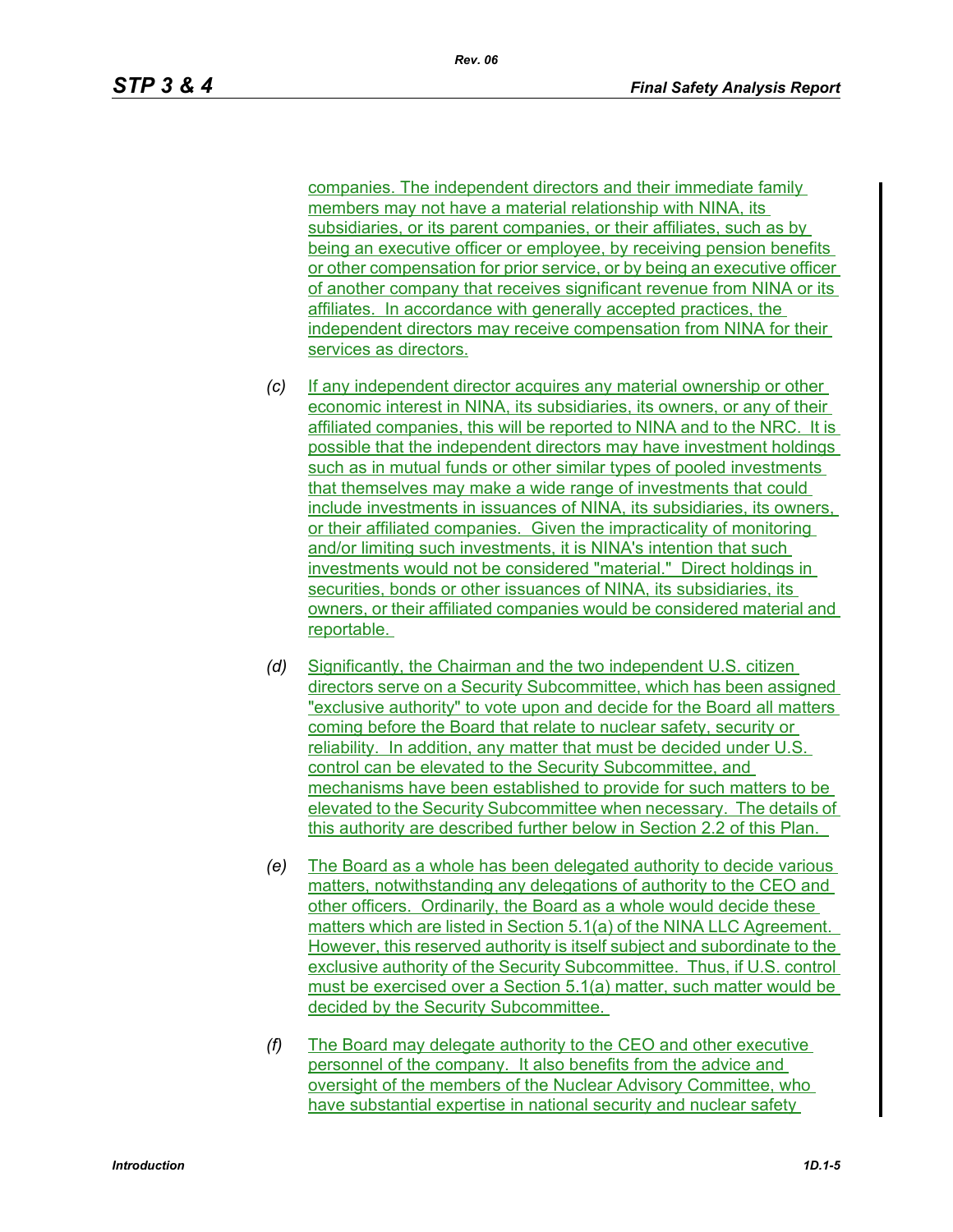matters, the details of which are described further below in Section 2.4 of this Plan.

#### **1D.2.2 Security Subcommittee**

- *(a)* The NINA LLC Agreement provides for a broad delegation of exclusive authority to the Security Subcommittee, in order to assure that the U.S. citizen directors, including the Security Subcommittee's majority of independent directors, have the ultimate authority to make the corporate decisions for NINA regarding: (1) any matter that is to be brought before the Board, where U.S. legal and regulatory requirements direct that the matter must be decided under U.S. control; or (2) any matter that ordinarily might be decided by corporate officers, but where there is a concern that decision making regarding the matter may be subject to foreign control or influence, and U.S. legal and regulatory requirements direct that the matter must be decided under U.S. control. The Board and Security Subcommittee delegate authority over the day to day management of the affairs of NINA to its executive personnel. However, as discussed further below, the NINA governance is structured to ensure that the required U.S. control over matters of safety, security and reliability is not circumvented by having suchissues decided without consultation with and oversight by the Security Subcommittee, whenever necessary.
- *(b)* Section 5.1(e) of the NINA LLC Agreement provides that the Security Subcommittee has and shall exercise the exclusive authority of the Board to vote and decide the following matters:
	- *(A)* Any matter that, in view of U.S. laws or regulations, requires or makes it reasonably necessary to assure U.S. control;
	- *(B)* Any matter relating to nuclear safety, security or reliability, including, but not limited to, the following matters:
		- (1) Implementation or compliance with any NRC generic letter, bulletin, order, confirmatory order or similar requirement issued by the NRC;
		- (2) Prevention or mitigation of a nuclear event or incident or the unauthorized release of radioactive material;
		- (3) Placement or restoration of the plant in a safe condition following any nuclear event or incident;
		- (4) Compliance with the Atomic Energy Act of 1954 (as in effect from time to time), the Energy Reorganization Act of 1974 (as in effect from time to time), or any NRC rule;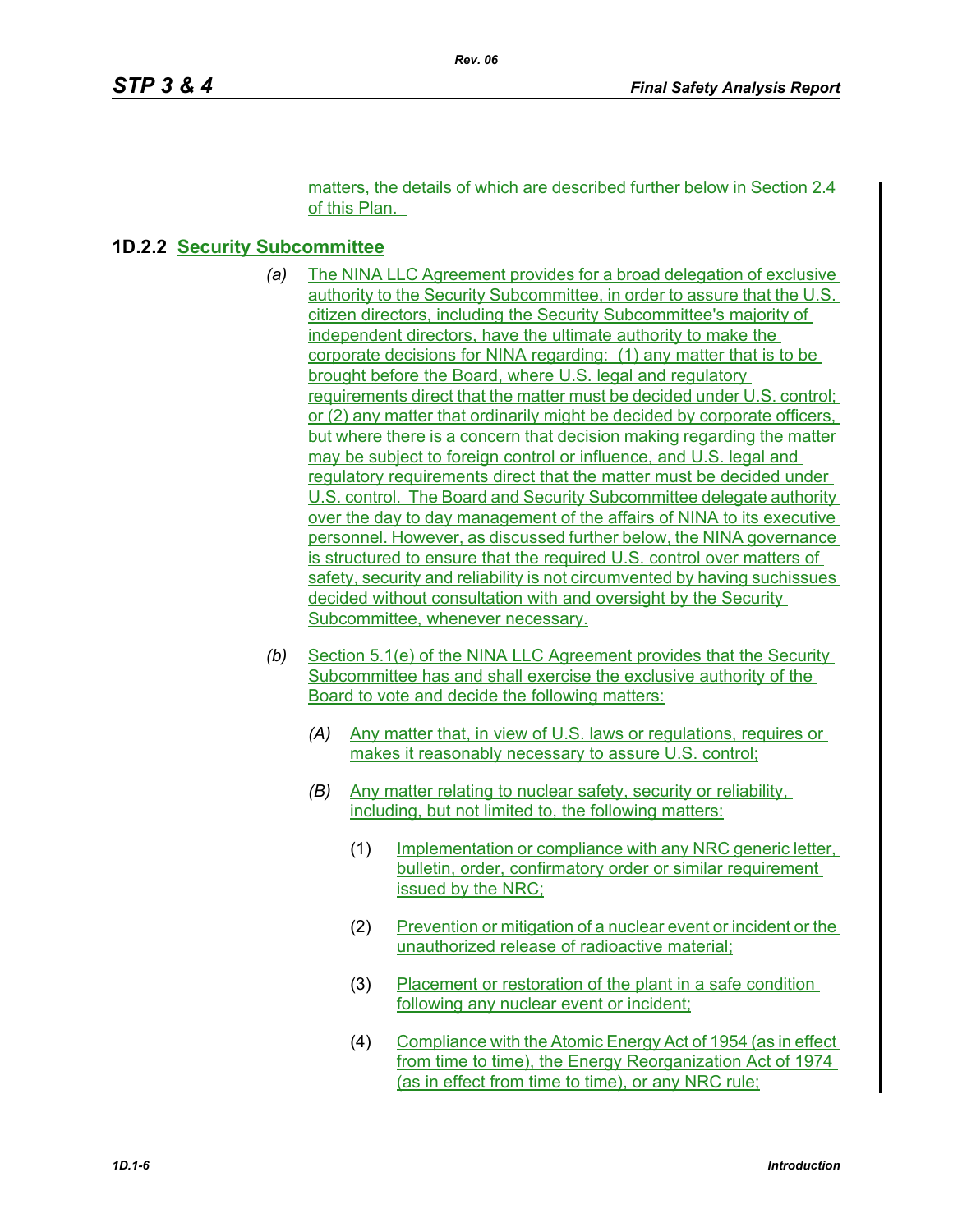- (5) The obtaining of, or compliance with, a specific license issued by the NRC and its technical specifications;
- (6) Conformance with a specific Final Safety Analysis Report, or other licensing basis document; and
- (7) Implementation of security plans and procedures, control of security information, control of special nuclear material, administration of access to controlled security information, and compliance with government clearance requirements regarding access to restricted data;
- *(C)* Any other issue reasonably determined by a majority of the members of the Security Subcommittee in office, in their prudent exercise of discretion, to be an exigent nuclear safety, security or reliability issue; and
- *(D)* Appointment of any successor CEO of the Company and, if one is appointed, Chief Nuclear Officer of the Company, in each case as nominated by the Board.
- *(c)* The provisions of Section 5.1(e)(ii)(C) make clear that this broad authority includes the authority for the Security Subcommittee to decide that a matter involves an issue that must be decided under U.S. control and therefore must be brought before and decided by the Security Subcommittee.
- *(d)* In order to assure that control would be exercised by U.S. citizens who are independent from any foreign entities, Section 5.1(e)(iii) of the NINA LLC Agreement provides that the attendance and participation of the two independent U.S. citizen directors is required to constitute the required quorum for the Security Subcommittee to conduct business.
- *(e)* The ordinary affairs of NINA are managed day to day by the company's executive personnel and managers and supervisors. The Board and the Security Subcommittee have delegated authority to the company's executive personnel, but such delegation is subject to limitations including the ultimate authority of the Board and the Security Subcommittee to make decisions for NINA when necessary. In order to assure that such day to day issues do not fall subject to FOCD in a way that would circumvent the intended U.S. control and authority of the Security Subcommittee, the NINA LLC Agreement provides for a variety of mechanisms by which such issues could be raised and put before the Security Subcommittee, if necessary. Section 5.1.(e)(iv) of the NINA LLC Agreement provides that a Special Meeting of the Security Subcommittee shall be conducted where a request is made that a matter be considered by the Security Subcommittee. Such a request (requiring a Special Meeting for consideration of the matter) may be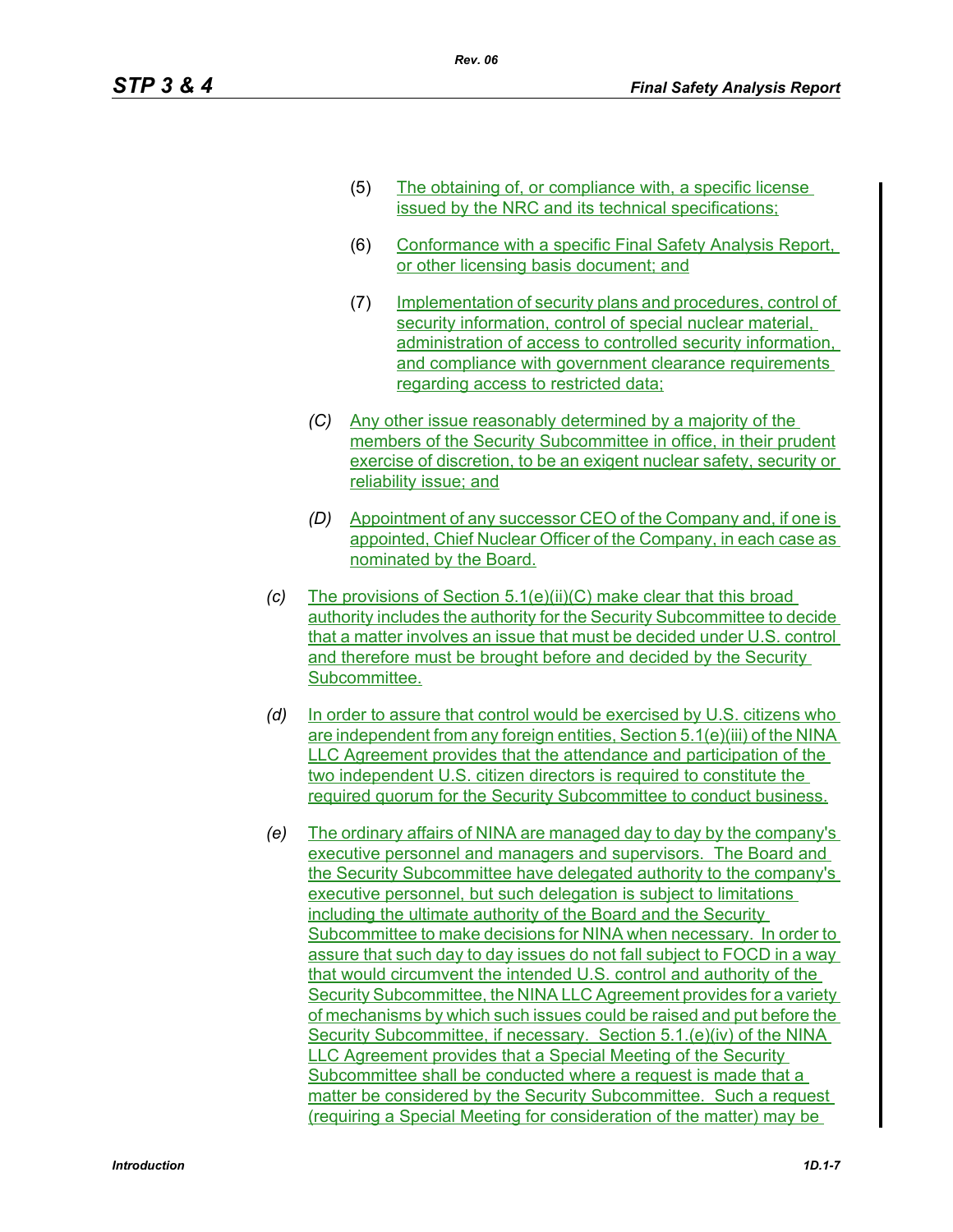made by: (A) the CEO; (B) any member of the Security Subcommittee; (C) the NAC; or (D) the Board.

- *(f)* Thus, if a circumstance were to arise where an officer or manager had questions about potential foreign control, domination or influence over a matter, the issue could simply be raised within the NINA organization for further review and consideration. Ultimately, the CEO would be in a position to assess whether the matter was being properly decided free from any inappropriate foreign control, domination or influence, or if the concern should be referred so that the matter would be brought before the Security Subcommittee. The CEO's role in this regard is described further below in Section 2.3.
- *(g)* In order to underscore the special role undertaken by the Security Subcommittee, the NINA LLC Agreement provides that each member execute a certificate acknowledging the protective measures undertaken by NINA, as reflected in this Plan. The certificate provides as follows:

By execution of this Certificate, I acknowledge the protective measures that have been taken by Nuclear Innovation North America LLC ("NINA") through adoption and implementation of the provisions of Section 5.1(e) of its Fourth Amended and Restated Limited Liability Company Agreement ("Agreement"), in order to protect against and negate the potential of any foreign ownership, control or domination of NINA within the meaning of 10 CFR 50.38 and Section 103.d of the Atomic Energy Act of 1954, as amended.

I further acknowledge that the United States Government has placed its reliance on me as a United States citizen to exercise all of the responsibilities provided for in Section 5.1(e) of the Agreement; to assure that members of the NINA Board of Directors, the officers of NINA, and the employees of NINA comply with the provisions of Section 5.1(e) of the Agreement; and to assure that the Nuclear Regulatory Commission is advised of any violation of, attempt to violate, or attempt to circumvent any of the provisions of Section 5.1(e) of the Agreement, of which I am aware.

*(h)* In order to underscore the special role of the CEO in assisting the Security Subcommittee, the NINA LLC Agreement provides that the CEO execute a certificate acknowledging the protective measures undertaken by NINA, as reflected in this Plan. The certificate provides as follows:

By execution of this Certificate, I acknowledge the protective measures that have been taken by Nuclear Innovation North America LLCC (NINA) through adoption and implementation of the provisions of Section 5.1(e) of its Fourth Amended and Restated Limited Liability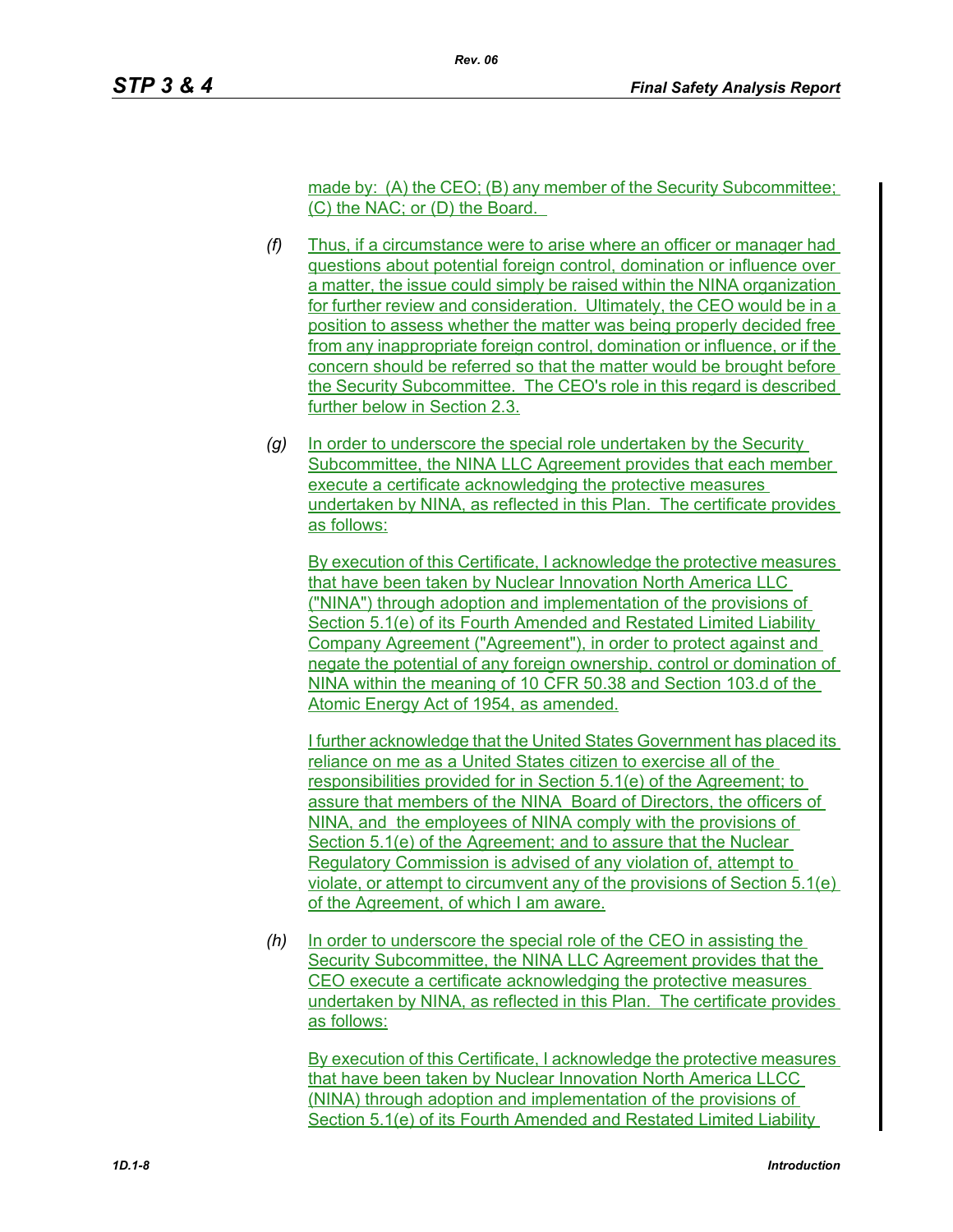Company Agreement ("Agreement"), in order to protect against and negate the potential of any foreign ownership, control or domination of NINA within the meaning of Section 103 of the Atomic Energy Act of 1954, as amended.

I further acknowledge that I have a special role to assist in assuring that the Security Subcommittee is able to fulfill its responsibilities in accordance with Section 5.1(e) of the Agreement, and acknowledge that the United States Government has placed its reliance on me as a United States citizen to exercise my best efforts to refer matters for consideration by the Security Subcommittee, as necessary and appropriate, so that the Security Subcommittee can exercise all of the responsibilities provided for in Section 5.1(e) of the Agreement; to assure that members of the NINA Board of Directors, the officers of NINA, and the employees of NINA comply with the provisions of the Section 5.1(e) of the Agreement; and to assure that the Nuclear Regulatory Commission is advised of any violation of, attempt to violate, or attempt to circumvent any of the provisions of Section 5.1(e) of the Agreement, of which I am aware.

*(i)* Until the Security Subcommittee is established, the CEO will perform the functions of the Security Subcommittee, except the authority to approve a new CEO. In order to underscore the interim role of the CEO in performing the functions of the Security Subcommittee, the NINA LLC Agreement provides that the CEO execute a certificate acknowledging the protective measures undertaken by NINA, as reflected in this Plan. The certificate provides as follows:

By execution of this Certificate, I acknowledge the protective measures that have been taken by Nuclear Innovation North America LLCC (NINA) through adoption and implementation of the provisions of Section 5.1(e) of its Fourth Amended and Restated Limited Liability Company Agreement ("Agreement"), in order to protect against and negate the potential of any foreign ownership, control or domination of NINA within the meaning of Section 103 of the Atomic Energy Act of 1954, as amended. In particular, until the two (2) independent Directors are appointed to form the Security Subcommittee, the Chief Executive shall exercise the authority of the Security Subcommittee, except for the authority provided for in Section 5.1(d)(ii)(D) which shall be exercised by the Chairman.

I further acknowledge that the United States Government has placed its reliance on me as a United States citizen to exercise all of the responsibilities provided for in Section 5.1(e) of the Agreement; to assure that members of the NINA Board of Directors, the officers of NINA, and the employees of NINA comply with the provisions of Section 5.1(e) of the Agreement; and to assure that the Nuclear Regulatory Commission is advised of any violation of, attempt to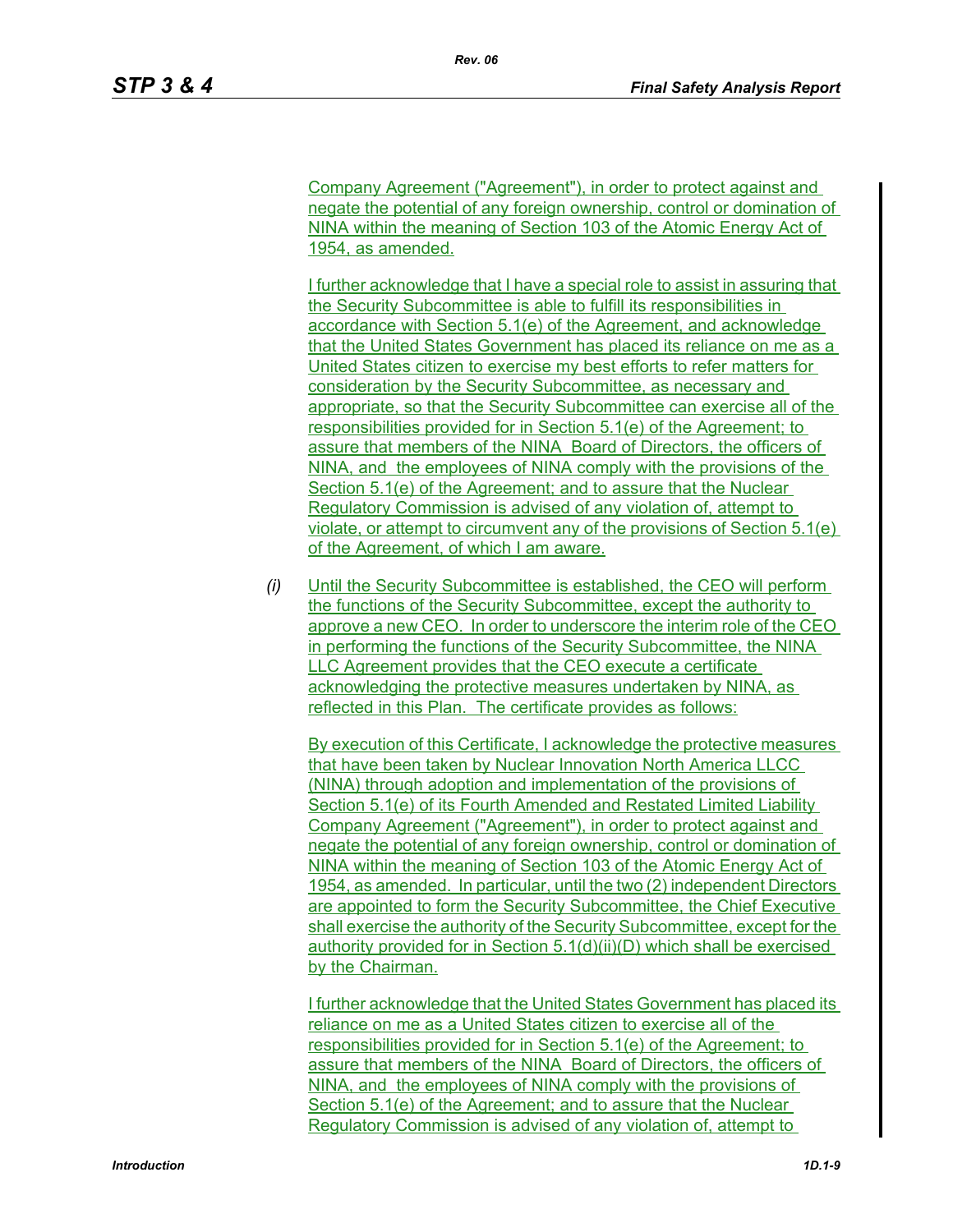violate, or attempt to circumvent any of the provisions of Section 5.1(e) of the Agreement, of which I am aware.

# **1D.2.3 Executive Personnel of NINA**

- *(a)* The CEO of NINA is nominated by the Board, but both the CEO and Chief Nuclear Officer (CNO) of NINA, if one is appointed, must be approved by the Security Subcommittee in accordance Section 5.1(f) of the NINA LLC Agreement. The NINA CEO, and anyone acting for the NINA CEO, must be a U.S. citizen. The NINA CNO, if one is appointed, also must be a U.S. citizen.
- *(b)* Section 5.2 of the NINA LLC Agreement provides that, subject to the control of the Board, the CEO and other Executive Personnel shall "have such authority and perform such duties as the Board may delegate to them." To the extent authority regarding the affairs of NINA is further delegated by the Board to the CEO and other executive personnel, the CEO assures that U.S. control is maintained over nuclear safety, security and reliability issues.
- *(c)* NINA programs governing security issues, safeguards information, or access to security information are overseen by U.S. citizen managers who report to the CEO. Access and participation in these programs by foreign persons would be permitted only in full compliance with all program requirements. Oversight of these programs and determinations regarding such requirements are and will be subject to U.S. authority and control, because the CEO exercises management authority over such programs, subject only to the ultimate authority of the Security Subcommittee.
- *(d)* In addition, the Vice President, Oversight and Regulatory Affairs (VP Oversight) ensures U.S. control and oversight of nuclear safety issues through control of the Quality Assurance (QA) Program. The VP Oversight reports directly to and is responsible to the CEO. Through QA audits NINA assures that contractors and subcontractors to it and its subsidiaries conduct nuclear safety related activities in accordance with the QA Program, without regard to whether such activities are undertaken by U.S. citizens or by foreign persons, and without regard to whether such activities are performed within the United States or in another country. The requirements of the QA Program assure that all activities are performed consistent with U.S. requirements imposed upon a licensee or applicant for a license. The QA Program also governs activities internal to NINA and its subsidiaries or affiliates. As such, overall control of the QA Program and imposition of QA Program requirements as required by U.S. law and regulation assures that ultimate U.S. control over nuclear safety is maintained without regard to where activities are performed or who performs them.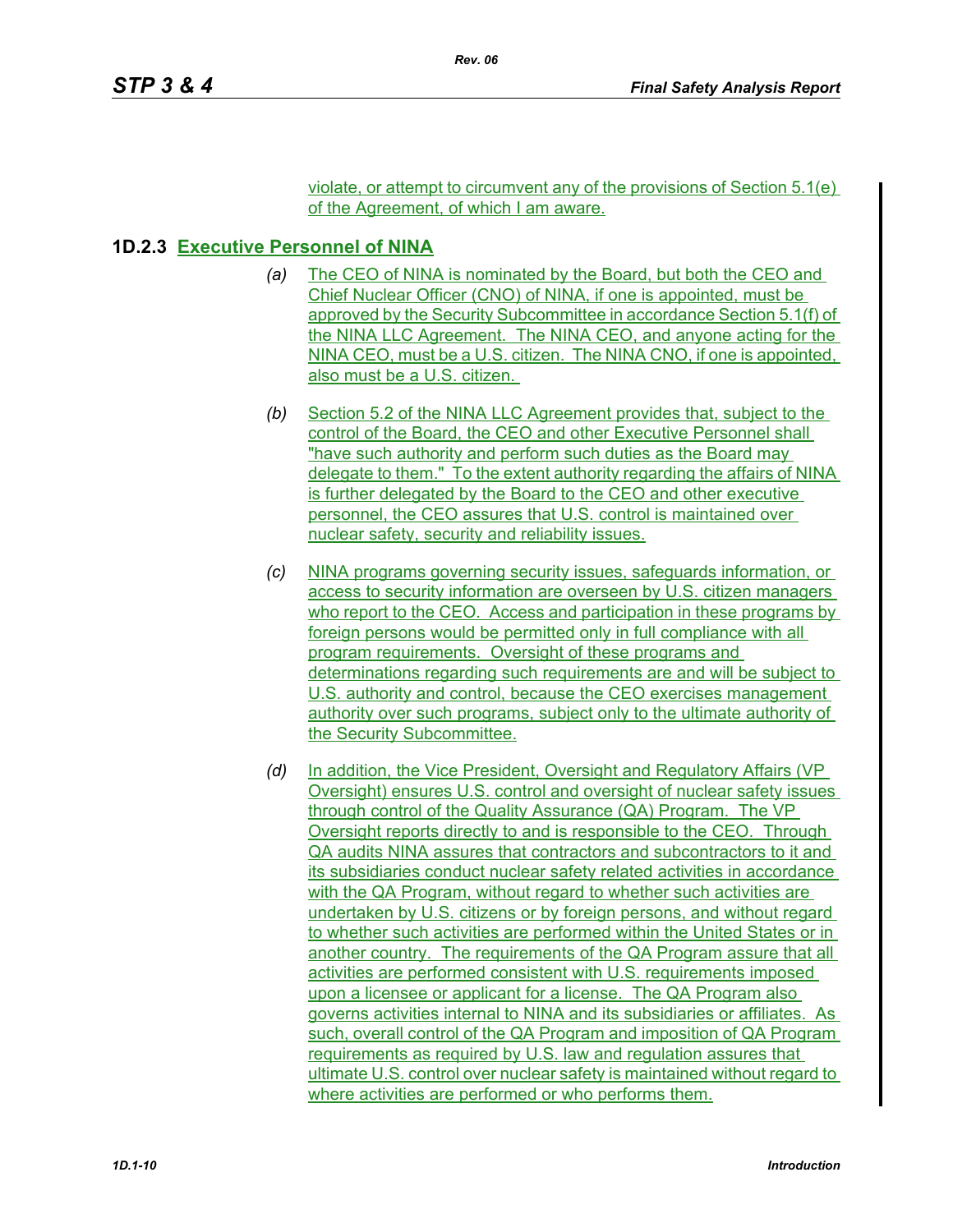- *(e)* In the event that any foreign control, domination or influence may be exercised with the potential to disrupt this U.S. control over nuclear safety, security and reliability issues, the NINA CEO would assure U.S. control by taking one or more of the following actions: (1) raising the U.S. control issue with the foreign persons involved and resolving the matter to the satisfaction of the CEO; (2) consulting with the NAC to obtain advice regarding whether or not U.S. control is required and, if so, regarding the appropriate options to consider for resolving the matter consistent with the requirements of the U.S. government; and (3) referring the matter for resolution by the Security Subcommittee. If a matter is referred to the Security Subcommittee by the NAC or the CEO, Section 5.1(e)(iv) of the NINA LLC Agreement requires that the Security Subcommittee conduct a special meeting to consider the matter. It is expected that the Security Subcommittee would first decide whether or not the matter is one that must be decided under U.S. control and, if so, the Security Subcommittee would vote and decide the matter for the NINA Board.
- *(f)* NINA is not aware of any NINA personnel who currently maintain security clearances with the U.S. government, authorizing their access to classified national security information. It is possible that, in the future, NINA may retain services from contract personnel who obtain or maintain security clearances. However, any such security clearances would be maintained through other companies, which maintain and control their programs to assure compliance with applicable U.S. security requirements and restrict access to such information to only those persons who have been specifically cleared by the U.S. government. The actions of the personnel involved and possession and control of such classified information would be controlled by such other companies and their applicable programs. These programs would not be controlled by NINA, but rather the companies that control these programs would be subject to ongoing oversight by the U.S. government regarding control of these programs free from foreign control, domination or influence. NINA will assure that its personnel comply with all applicable requirements, and it will not provide any direction to its personnel that conflict with their applicable obligations to other companies and their programs regarding such classified information.
- *(g)* In the future, if it becomes necessary or desirable for NINA to maintain its own independent Facility Security Clearance for purposes of governing security clearances to be issued to NINA personnel, NINA would undergo appropriate security reviews prior to being given control (as a corporation) over restricted data or classified national security information. NINA would comply with the requirements of the National Industrial Security Operating Manual, DoD 5220.22-M (February 28, 2006), including the specific applicable requirements relating to foreign ownership, control and influence (FOCI) and submission of the required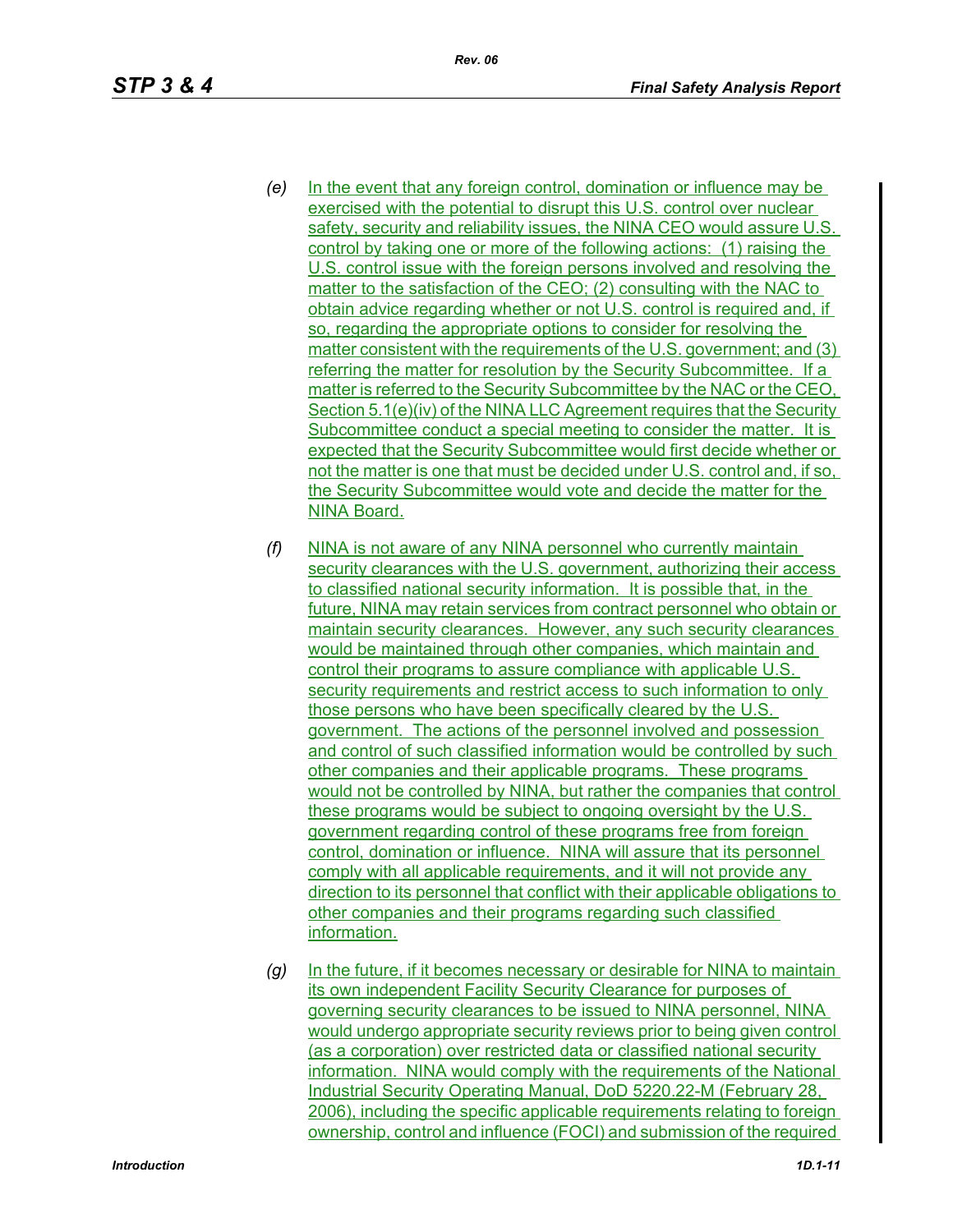"Certificate Regarding Foreign Interests" using Standard Form 328 (SF 328). Currently, however, NINA does not exercise any control over access to restricted data or classified national security information.

## **1D.2.4 Nuclear Advisory Committee**

- *(a)* NINA has provided for a Nuclear Advisory Committee ("NAC") pursuant to Section 5.1(f) of the NINA LLC Agreement. The NAC will be established prior to any pouring of safety related concrete for STP 3 & 4. The NAC members serve in a non voting capacity to provide transparency to the NRC and other U.S. governmental authorities regarding FOCD matters impacting NINA. The NAC members serve two year terms and may be reappointed by the Board. In addition to routine advice, the NAC members prepare an annual report to the Board advising on whether NINA is subject to FOCD and whether the Security Subcommittee has been able to exercise its decision-making authority. The NAC also advises whether additional measures should be taken to ensure that NINA and its subsidiaries are in compliance with U.S. laws and regulations regarding FOCD. These reports are available for inspection by the U.S. Nuclear Regulatory Commission.
- *(b)* NINA will adopt a Charter for the NAC, and the Charter itself will be reviewed from time to time to include revisions and improvements upon the advice of the NAC. The principal purposes of the NAC are to:
	- Provide transparency to the U.S. Nuclear Regulatory Commission and other U.S. government authorities regarding the implementation of the provisions of Section 5.1(e) of the NINA LLC Agreement providing for authority of the Security Subcommittee over certain matters in order to protect against and negate the potential for any foreign ownership, control or domination of NINA within the within the meaning of 10 CFR 50.38 and Section 103.d of the Act. This includes not only NINA's activities as the licensee responsible for construction, but also the activities of NINA 3 and NINA 4 as owner licensees, including the role of NINA 3 and NINA 4 with respect to the activities of STPNOC as the operating licensee.
	- **Advise and make recommendations to the Board whether** measures additional to those already in place should be taken to ensure that: (i) NINA is in compliance with U.S. laws and regulations regarding foreign ownership, control, domination or influence including those related to non-proliferation and fuel cycle matters, and (ii) action by a foreign government or foreign corporation could not adversely affect or interfere with the reliable and safe operations of the nuclear assets of NINA, its subsidiaries, and affiliates ("(i)" and "(ii)" collectively, the "FOCD Matters"), and to provide reports and supporting documentation to the Board relating to such FOCD Matters on at least an annual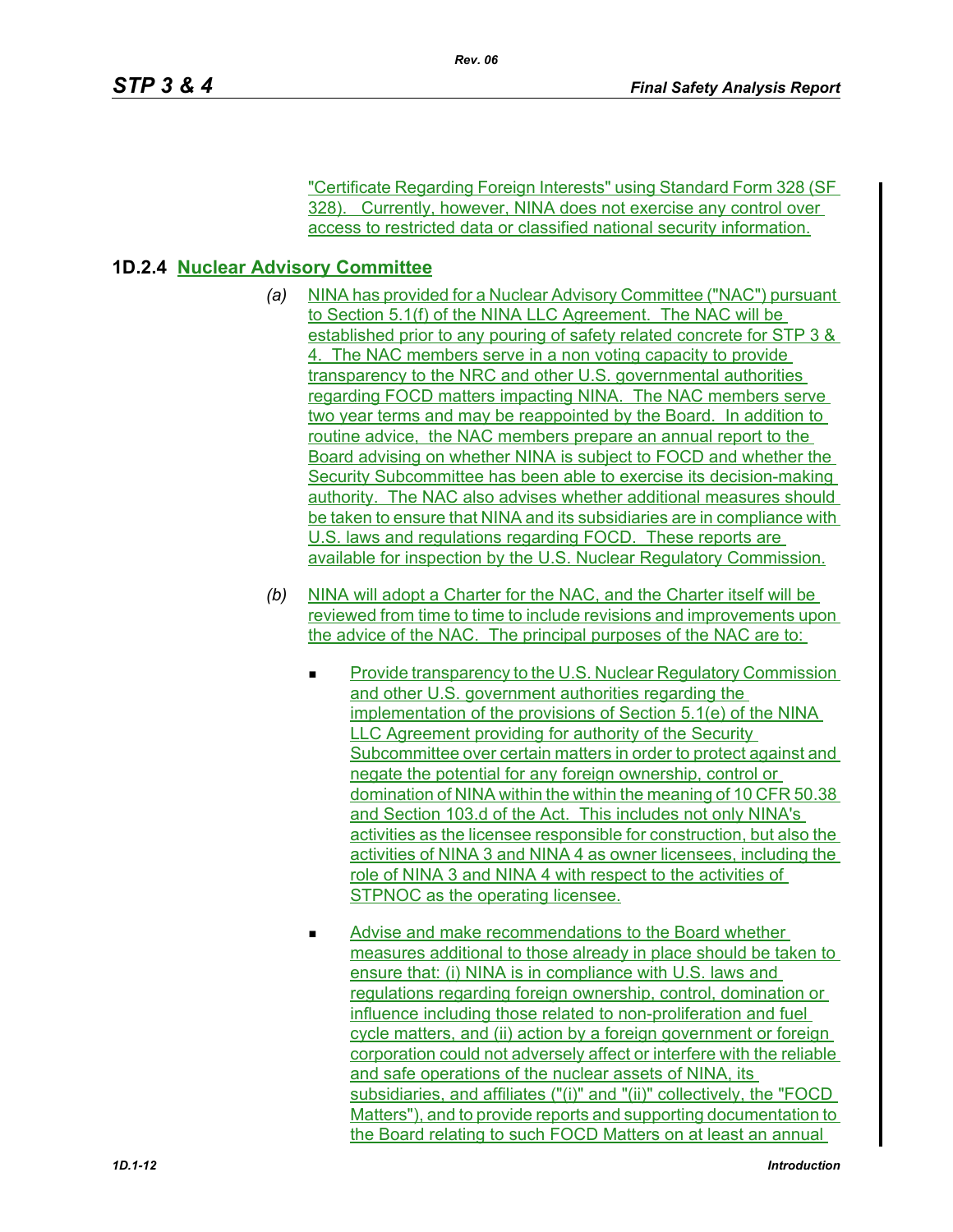basis, no later than November 30 of each year. A copy of this report is also provided to the CEO of STPNOC.

- *(c)* The NAC provides ongoing independent assessment of FOCD matters and provides advice to the CEO and the Board regarding FOCD matters. The NAC is available for consultations with the CEO or Security Subcommittee members at any time. However, the NAC also conducts regularly scheduled meetings not less frequently than quarterly.
- *(d)* The NAC members will be selected based upon their having substantial expertise in security and nuclear safety matters and ability to serve as a valuable resource to NINA and its senior management in assuring compliance with FOCD requirements.

#### **1D.2.5 NINA's Role as Licensee Responsible for Design and Construction**

- *(a)* NINA will be the licensee responsible for the design and construction of STP 3 & 4, which will be owned by CPS, NINA 3, and NINA 4. NINA 3 and NINA 4 are entities that are and will be owned and controlled by NINA through its intermediary holding company subsidiaries.
- *(b)* NINA will perform its role pursuant to a licensing, design and construction services agreement with NINA 3 and NINA 4. The licensing, design and construction services agreement will clearly delineate NINA's authority with respect to design and construction, the authority of NINA 3 and NINA 4 with respect to financial decisions, and the obligation of NINA 3 and NINA 4 to pay for the costs of construction. Significantly, these terms will make clear that NINA, as the licensee responsible for design and construction, will have sole authority to make all decisions and to take all actions necessary or useful, with respect to, *inter alia,* the following:

Any matter relating to nuclear safety, security or reliability, including, but not limited to, the following matters:

- (i) Implementation or compliance with any NRC generic letter, bulletin, order, confirmatory order or similar requirement issued by the NRC;
- (ii) Prevention or mitigation of a nuclear event or incident or the unauthorized release of radioactive material;
- (iii) Placement or restoration of the plant in a safe condition following any nuclear event or incident;
- (iv) Compliance with the Atomic Energy Act of 1954 (as in effect from time to time), the Energy Reorganization Act of 1974 (as in effect from time to time), or any NRC rule;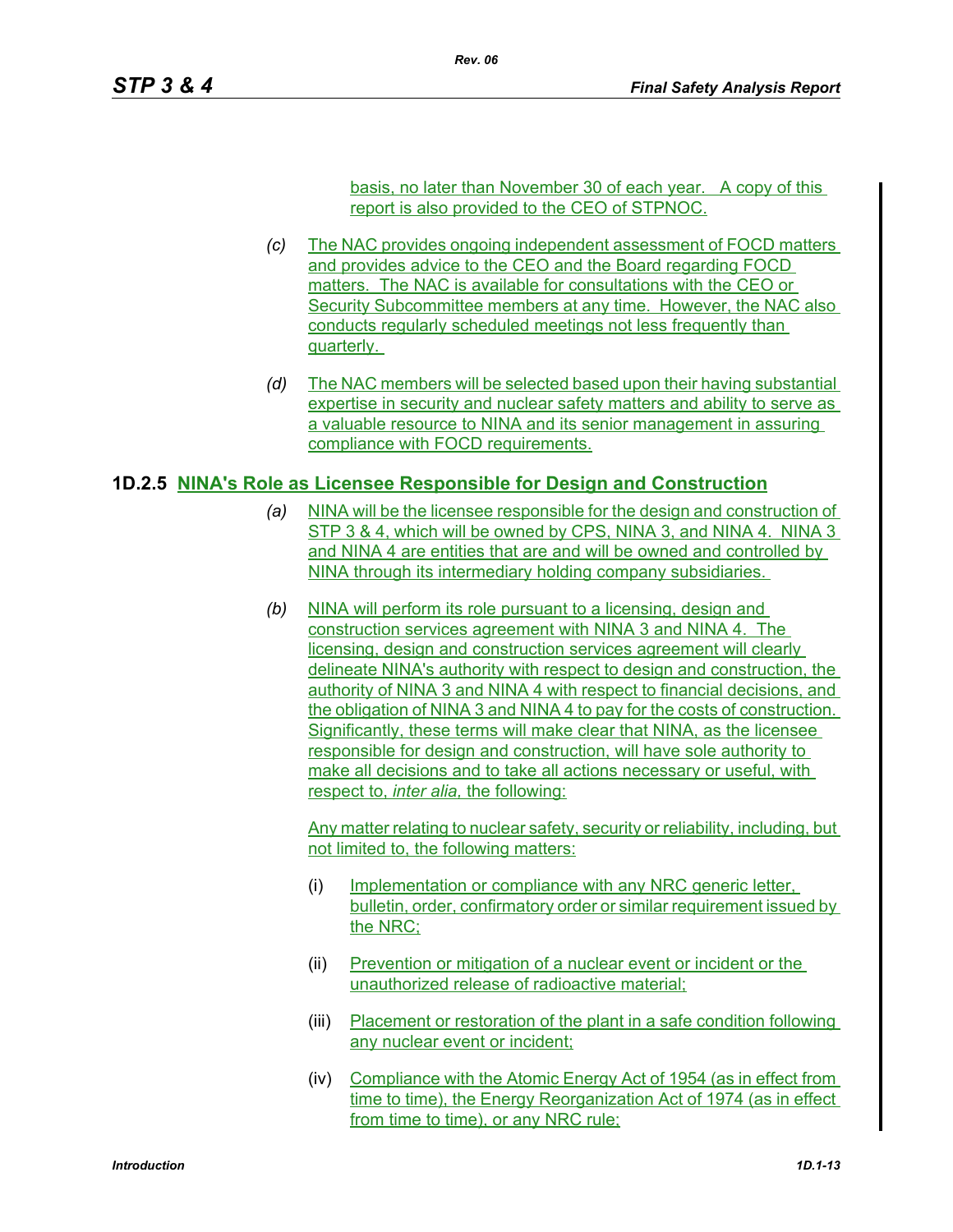- (v) The obtaining of, or compliance with, a specific license issued by the NRC and its technical specifications;
- (vi) Conformance with a specific Final Safety Analysis Report, or other licensing basis document; and
- (vii) Implementation of security plans and procedures, control of security information, control of special nuclear material, administration of access to controlled security information, and compliance with government clearance requirements regarding access to Restricted Data.
- *(c)* The above list of matters over which NINA will have sole authority has been formulated in the context of operating reactors, and therefore, some of the above matters may not have full applicability to the construction of STP 3&4. However, the full range of matters is included so as to assure clarity as to NINA's authority as the licensee organization singularly responsible for direction of the design and construction of the proposed plant until such authority is transitioned to STPNOC.

# **1D.3 Governance of STP Nuclear Operating Company**

## **1D.3.1 STPNOC Board of Directors**

- *(a)* STPNOC is a not for profit Texas corporation that is controlled by a board of four directors, three members of which are appointed by the Austin, CPS Energy, and NRG South Texas LP, an indirect wholly owned subsidiary of NRG Energy. These three directors choose the fourth director, who then also serves as the CEO of STPNOC. Austin and CPS Energy are governmental organizations in the State of Texas that are controlled by city councils elected by the citizens of these U.S. cities. NRG Energy is a publicly traded, widely held U.S. corporation, and it is not under FOCD.
- *(b)* Pursuant to Article VI of STPNOC's Restated Articles of Incorporation, Austin, CPS Energy and NRG South Texas LP appoint the three "Participant Directors" of STPNOC. Notably, NRG South Texas LP is the successor to "Texas Genco LP," which is the entity named in the Restated Articles of Incorporation dated April 27, 2005. The three Participant Directors elect a fourth CEO/Director by a unanimous vote of all three. As such, all of the STPNOC directors currently are U.S. citizens appointed by organizations that are under U.S. control. The STPNOC directors control STPNOC pursuant to Article V of the Restated Articles of Incorporation, which provides that STPNOC "is to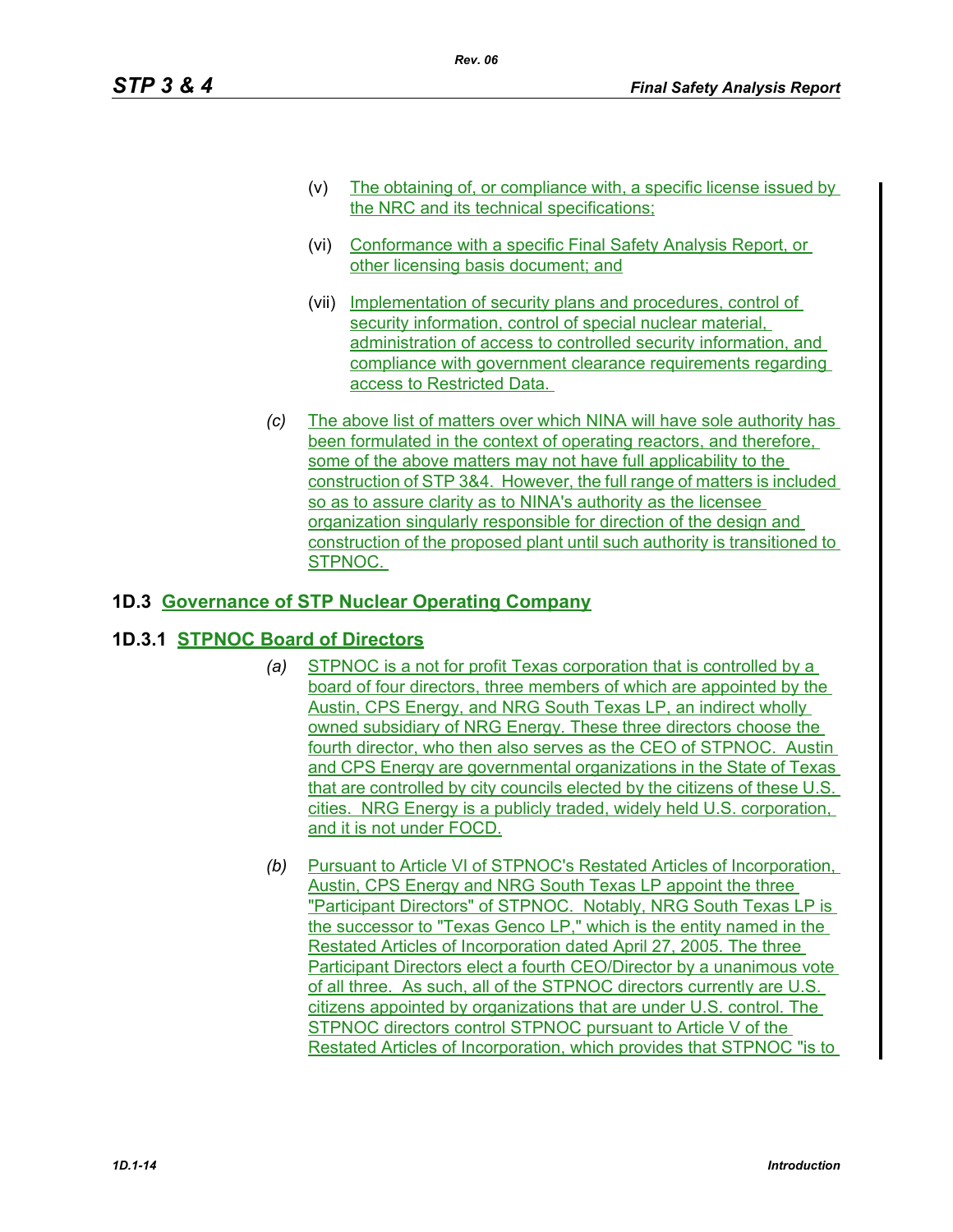have no members," i.e., it has no owners, but rather "its affairs are managed by a Board of Directors."

- *(c)* STPNOC is subject to U.S. control, and it will exercise authority over nuclear safety and security matters free from any potential for foreign domination or control over its decision making in any area of concern to the NRC under 10 CFR 50.38 and Section 103.d of the Act. In particular, STPNOC is and will remain free from any foreign control or domination with regard to security matters, and STPNOC is subject to ongoing U.S. government oversight regarding foreign ownership, control or influence.
- *(d)* STPNOC maintains a Facility Security Clearance, and it has individual employees who maintain U.S. government security clearances. In connection with ongoing oversight of these security clearances, STPNOC periodically updates a "Certificate Regarding Foreign Interests" using Standard Form 328 (SF 328), which provides for disclosures regarding potential foreign ownership, control or influence.
- *(e)* The SF 328 includes various questions regarding a range of potential areas of foreign influence, including debt, foreign source income, foreign directors and executive personnel, contracts and agreements with foreigners, etc. Material changes to answers to any questions in the SF 328 are reported to NRC in accordance with 10 CFR 95.17(a)(1). Submittals to U.S. government security officials include the Department of Energy's forms identifying owners, officers, directors and executive personnel (OODEPs), and their citizenship. These OODEPs are submitted and periodically updated for STPNOC, as well as Austin, CPS Energy and the NRG Energy entities in the chain of control of NRG South Texas LP. Austin, CPS Energy and NRG South Texas LP do not "own" STPNOC, but they are treated like owners in connection with the government's security reviews, because they have the right to appoint the STPNOC Participant Directors.
- *(f)* Notably, neither NINA 3 nor NINA 4 has any rights regarding the appointment of the directors of STPNOC. If NINA 3 and/or NINA 4 acquired rights regarding appointment of directors in connection with their ownership interest in STP 3&4, any such rights would be subject to NRC notice and review requirements, e.g., RIS 2000-01. Moreover, to the extent that NINA, NINA 3 and/or NINA 4 might be in a position to control or influence the STPNOC Board, their role with respect to nuclear safety, security or reliability matters is circumscribed by the negation measures described in Section 2.0 of this Plan, including the authority of the Security Subcommittee and the oversight of the Nuclear Advisory Committee to assure that potential FOCD is negated.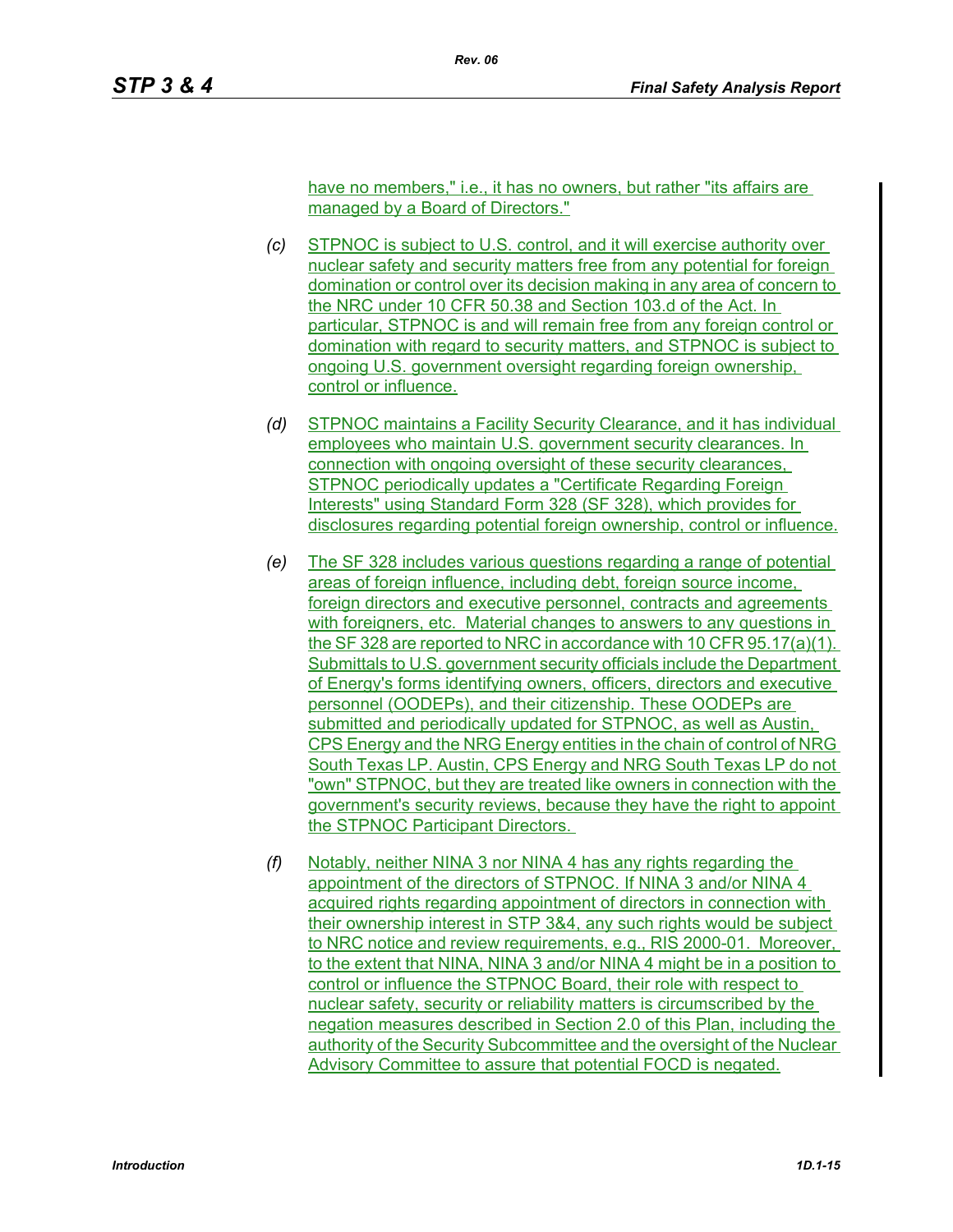# **1D.3.2 South Texas Project Owners Committee and Operating Agreement**

- *(a)* The owner licensees for STP 3&4 (CPS Energy, NINA 3, and NINA 4) are members of the South Texas Project Owners Committee, and they have certain rights and decision making authority regarding financial and other matters pursuant to the terms of the Amended and Restated Participation Agreement effective November 17, 1997 (the "Participation Agreement"). As owners of South Texas Project, Units 1 and 2 (STP 1&2), Austin and NRG South Texas LP are also members of the Owners Committee. Austin and NRG South Texas LP have certain rights and decision making authority as part of the Owners Committee regarding both STP 1&2 matters and matters common to STP 1&2 and STP 3&4.
- *(b)* The matters to be addressed by the Owners Committee are specified in Section 9.3 of the Participation Agreement, which provides for certain administrative oversight of the South Texas Project by the Owners Committee. To the extent that NINA, NINA 3 and/or NINA 4 may be in a position to indirectly control or influence STPNOC through the participation of NINA 3 and/or NINA 4 in the Owners' Committee, their role with respect to nuclear safety, security or reliability matters is circumscribed by the negation measures described in Section 2.0 of this Plan, including the authority of the Security Subcommittee and the oversight of the NAC to assure that potential FOCD is negated. Thus, if the Owners Committee were to make decisions influencing or implicating nuclear safety, security or reliability issues, then the rights of NINA 3 and/or NINA 4 as part of the Owners Committee would be exercised under U.S. control as provided for in Section 2.0 of this Plan. Moreover, under the terms of the Operating Agreement described further below, STPNOC itself has specific authority that would negate such influence.
- *(c)* Significantly, STPNOC is to be the licensee responsible for operation pursuant to the STP 3&4 licenses. STPNOC has entered into the South Texas Project Operating Agreement dated effective November 17, 1997 (the "Operating Agreement"), and this Operating Agreement governs the terms of its operation of all nuclear generating units at the South Texas Project. Pursuant to the terms of Section 2.1 of the Operating Agreement, STPNOC is granted all requisite authority to exercise its responsibilities as the operating licensee, including having "sole authority" in order "to make all decisions to protect public health and safety as required by the Operating Licenses and applicable laws and regulations and as are necessary to comply with applicable laws and regulations." These provisions assure STPNOC control, and therefore "U.S. control," over nuclear safety, security and reliability matters within the meaning of 10 CFR 50.38 and Section 103.d of the Act.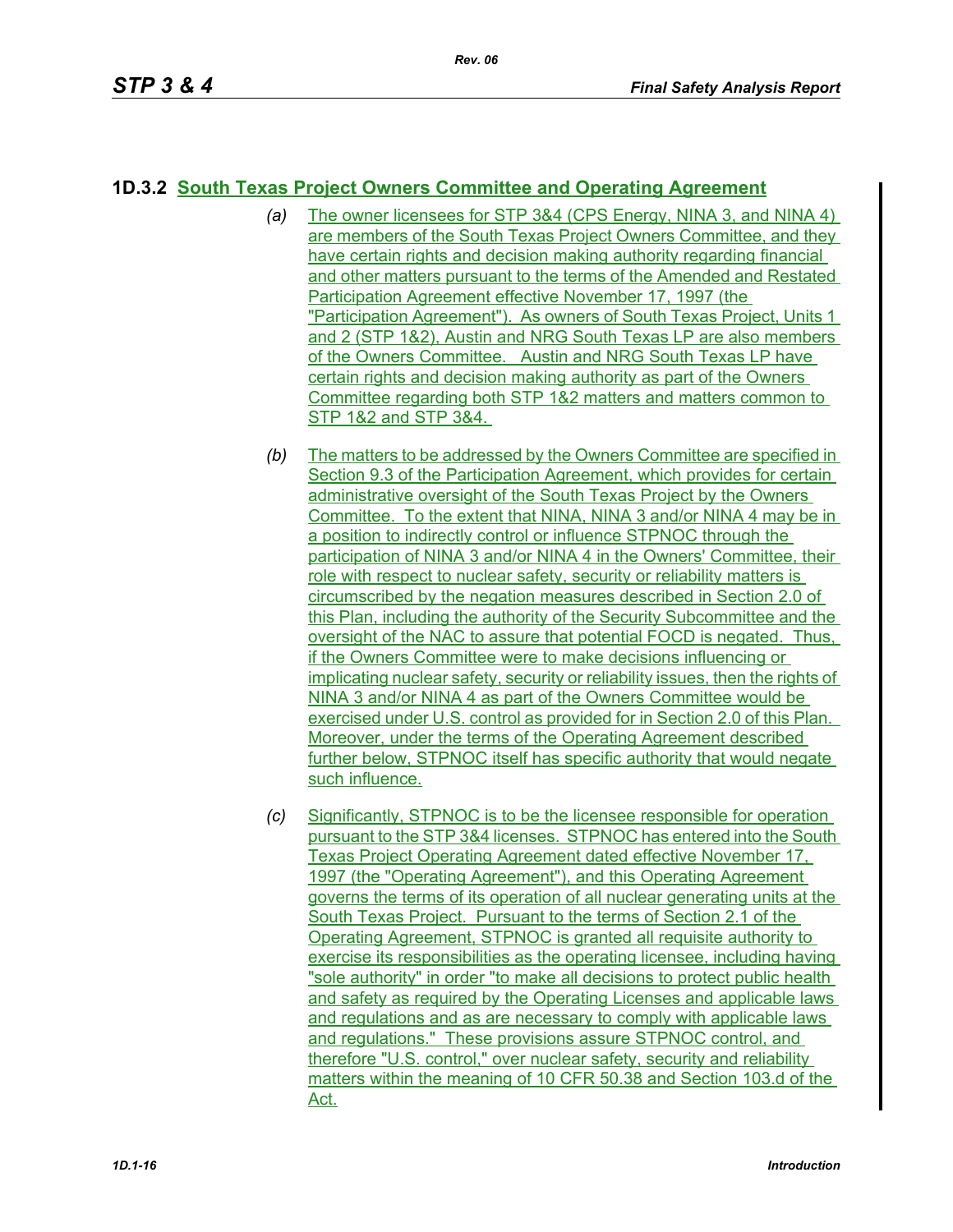*(d)* As such, throughout the operation of STP 3&4, STPNOC will have sole responsibility with respect to matters involving nuclear safety, security or reliability, including compliance with all NRC nuclear safety and security requirements (STPNOC's "Sole Authority"). This includes denying unauthorized persons access to security information and assuring compliance with U.S. government requirements governing access to restricted data.

## **1D.4 Summary**

- *(a)* This Plan includes a robust set of mechanisms that provide defense in depth to assure that NINA and its licensee subsidiaries, as well as STPNOC, are governed through U.S. control over nuclear safety, security and reliability matters, so that no such entity either is or is expected in the future to be under FOCD within the meaning of 10 CFR 50.38 and Section 103.d of the Act. Under the terms of the NINA LLC Agreement, the ultimate decision making authority of NINA regarding nuclear safety, security and reliability matters has been delegated to the Security Subcommittee, which itself is controlled by independent U.S. citizen directors.
- *(b)* STP 3&4 will be operated by STPNOC, a company that is under U.S. control. In addition, STP 3&4 will be owned 7.625% by CPS Energy, and NINA will assure that it is at all times at least 10% owned by U.S. owners. As such, indirect foreign ownership of STP 3&4 will at all times be less than 85%.
- *(c)* Recognizing that day to day decision making is delegated to executive personnel, the Plan contemplates that a U.S. citizen CEO of NINA will assure U.S. control over matters that require U.S. control. The Plan includes a requirement that the CEO acknowledge a special duty to the U.S. government. In addition, the appointment of any successor CEO must be approved by the Security Subcommittee, which provides additional assurance that the CEO will function as part of the team of U.S. citizens exercising a special duty to the U.S. government to assure compliance with respect to FOCD matters. Significantly, the CEO has access to the expert advice and resources of the NAC and has been given specific authority to refer a matter to the Security Subcommittee, requiring that the Security Subcommittee consider the matter in a Special Meeting. This assures that even though matters may be delegated to executive personnel, influence over delegated matters cannot be used to circumvent the requirement for U.S. control and the ultimate authority of the Security Subcommittee.
- *(d)* In addition, STPNOC will be the licensee responsible for the operation of STP 3&4. STPNOC is a U.S. company that is under U.S. control. Operation of STP 3&4 is subject to the Sole Authority of STPNOC, as necessary to assure that such operation is not subject to FOCD within the meaning of 10 CFR 50.38 and Section 103.d of the Act. To the